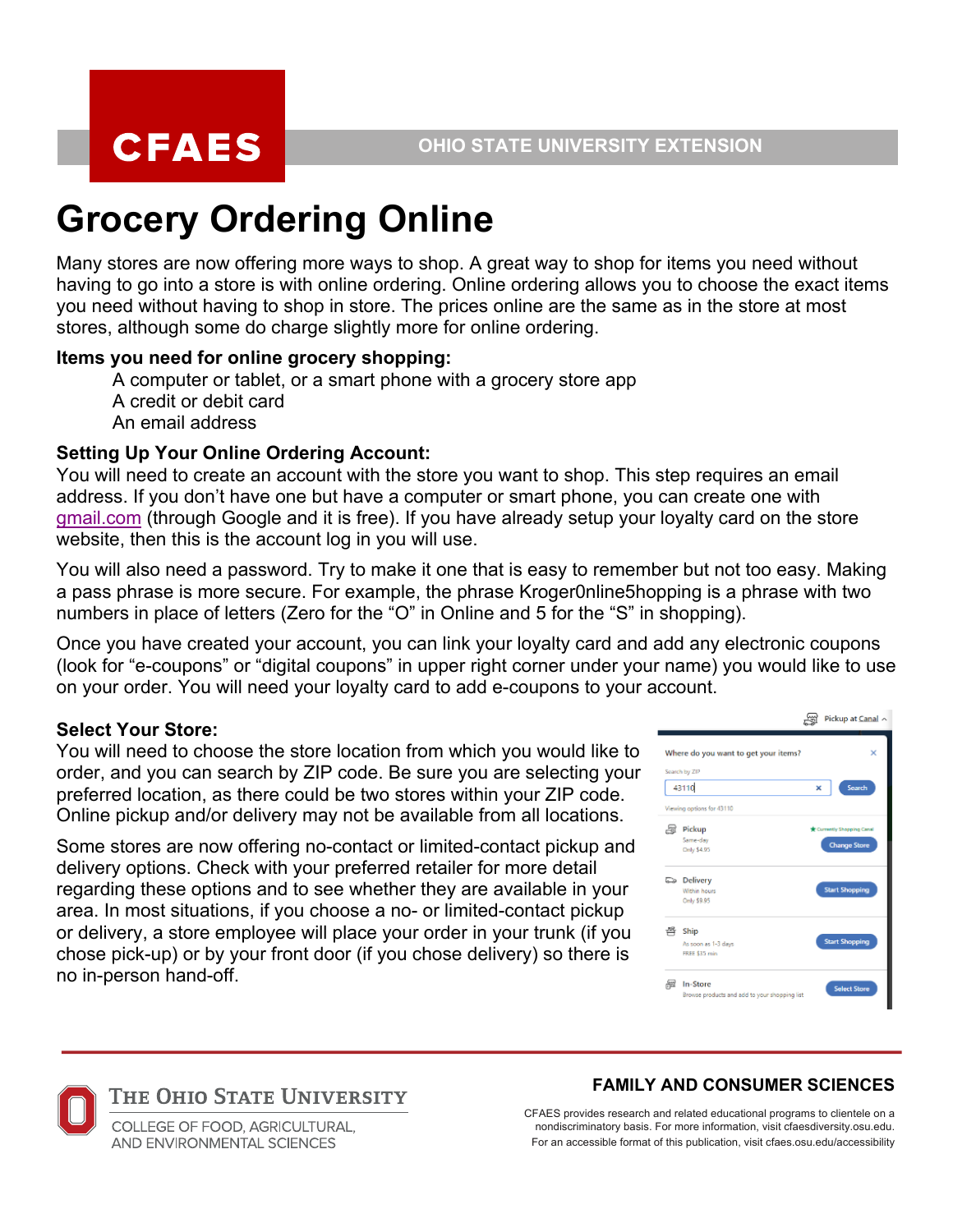#### **Start Your Order:**

You can now start looking for your items and adding them to your cart. You may want to search items by category (such as Produce or Meat/Seafood) or you may want to just enter an item in the search box. A description of each item is available along with the price. If you are ordering produce it will ask for number of items (such as bananas  $-3$ bananas or grapes  $-1$  bunch). In the description it will list if it is individual or bag/bunch). You can add special notes, such as ripe bananas (no green or little green).

| <b>Ship</b>            | Č<br>Departments<br>Quick and Easy Meal Solutions |               |
|------------------------|---------------------------------------------------|---------------|
|                        | Family Night In                                   |               |
|                        | Easter Shop                                       |               |
|                        | Fish and Meatless Shop                            |               |
|                        | Pantry                                            | $\mathcal{E}$ |
| <b>MENU</b>            | Meat and Seafood                                  | $\,$          |
|                        | Fresh Fruit and Vegetables                        | $\mathcal{P}$ |
|                        | Natural and Organic                               | $\mathcal{P}$ |
|                        | Dairy and Eggs                                    | $\mathcal{P}$ |
| <b>Search Products</b> | Frozen                                            | $\mathcal{P}$ |
|                        | Deli                                              | $\mathcal{P}$ |
|                        | Bakery                                            | >             |

Enter your quantity and then click add to cart. Some of the stores will allow you to select your item and then say whether a substitution is allowed or if you would prefer no substitutions. By default, many stores will substitute an item if your selection is unavailable. You can add "no substitutions" in your special instructions at the end of adding items to your cart if you prefer not to have an equivalent item when they are out of items.

#### **Submit Order and Schedule Pick Up or Delivery Time Slot:**

After you have filled your cart and are ready to check out, go to your cart, add special directions, and click check out.

Select your pick-up date and time slot or delivery date and time slot. Same day usually needs to be ordered earlier in the day, but you can place your order 3 to 7 days ahead of scheduled pick up/delivery.

## **Add payment method and loyalty rewards:**

You will need to pay with a credit or debit card or with your SNAP benefits card, if allowed by the retailer. Before you submit payment, check to see if your loyalty card is attached so you can use your digital coupons. (Note: this is usually done when setting up account.) You will not be able to use paper coupons on online orders at most stores (see table at below).

#### **Order Pick Up:**

You will receive an email if your pick-up is behind schedule, so always check your email before you head to the store to pick up your order.

Take you cell phone with you as you will need to call a number on the sign at pick up. There are specific parking spots dedicated to online order pick up. Park in one of these spots and follow the directions on the sign at the parking location.

A store employee will bring your groceries to your car and load them for you. They will then review your order and go over any items that were not available or that were substituted. You may be asked to sign for your order, then you are ready to go. This service is free at Walmart stores and other stores may offer it free for your first order. Look at the specifics for your store.

| ëU                                                                      |                                                                            | (o)     |           |
|-------------------------------------------------------------------------|----------------------------------------------------------------------------|---------|-----------|
| <b>Search Products</b>                                                  |                                                                            |         | e<br>Cart |
|                                                                         | Pickup at Canal ~<br>اتتا۔                                                 |         |           |
| Home > Shopping Cart                                                    | <b>Cart Summary</b>                                                        |         |           |
| <b>R</b> Pickup Items<br>We do the shopping and bring it to your car.   | Pickup Items: 10<br><b>Estimated Total:</b>                                | \$27.98 |           |
| Allow substitutions for out-of-stock items. Learn More                  | Final price will be determined when you receive your<br>order, See Details |         |           |
| Item Count: 10<br>Change to Delivery<br><b>Estimated Total: \$27.98</b> | <b>Check Out Pickup Items</b>                                              |         |           |
|                                                                         | Only credit or debit accepted.                                             |         |           |
| <b>Green Reans</b><br>Œ<br>7.85                                         |                                                                            |         |           |
| \$1.79<br>Substitutions & Instructions V                                |                                                                            |         |           |